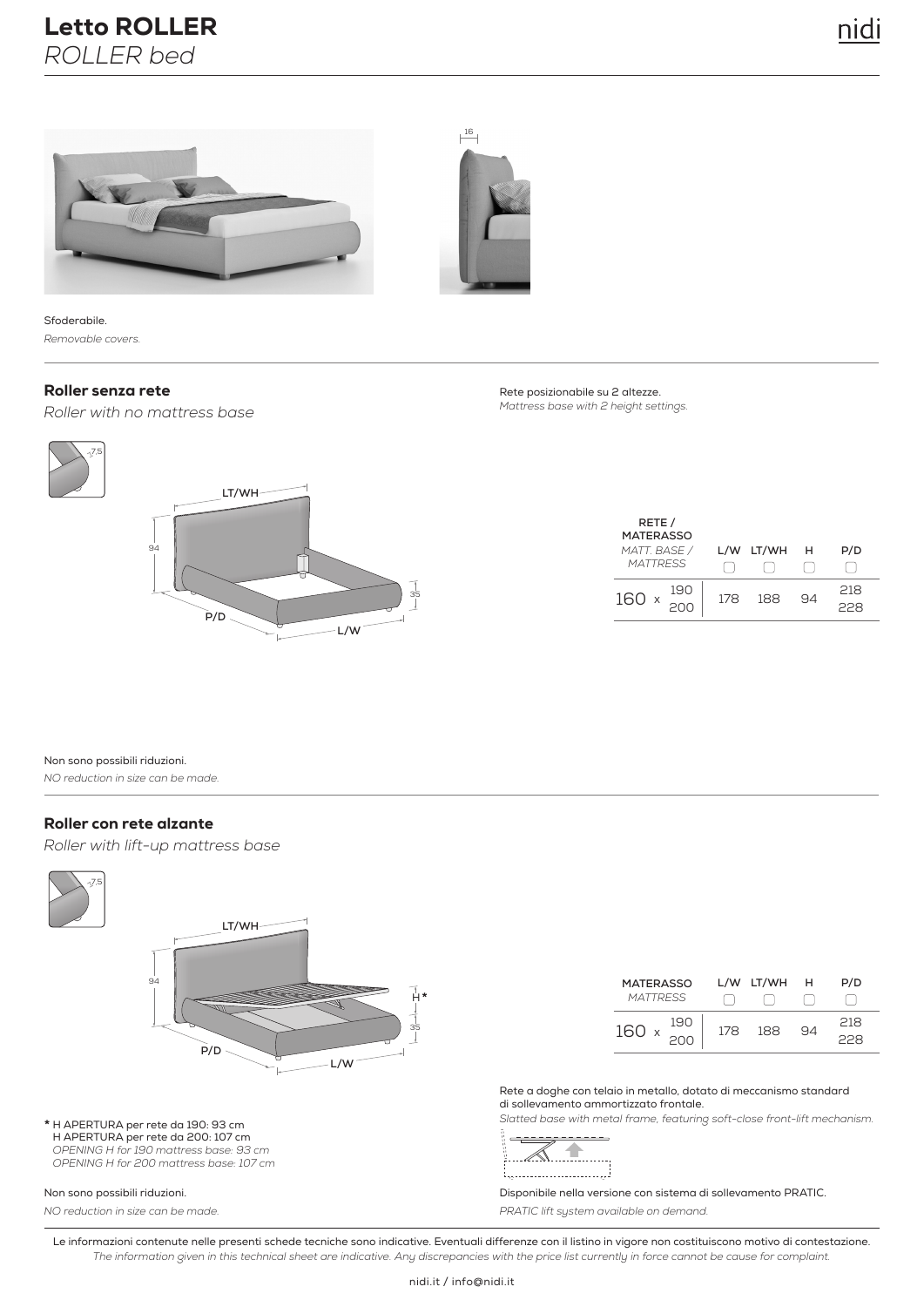# Letto ROLLER *ROLLER bed*

#### Rete a doghe

*Slatted mattress base*



Rete con profilo in acciaio 4,1x3,9 cm arrotondato, verniciato a polveri atossiche. Doghe a listelli in multistrato di faggio da 6,8x0,8 cm in classe E1. *Mattress base with 4,1x3,9 cm steel frame with rounded corners and non-toxic powder coating.* 

*Laminated beech slats measuring 6,8x0,8 cm, E1 rating.*

Portadoghe rigido in plastica. *Rigid plastic slat holder.*



One-piece mattress base.

#### Materasso ortopedico

*Orthopaedic mattress*

| Materasso a molle anatomico.                                                       |
|------------------------------------------------------------------------------------|
| Anatomical sprung mattress.                                                        |
| Trapuntato con rivestimento in cotone 100%.                                        |
| Quilted with 100% cotton cover.                                                    |
| Boxature laterali e fascia perimetrale trapuntata con rivestimento in cotone 100%. |
| Side boxing and quilted edges with 100% cotton cover.                              |
| Prodotto consolidato che favorisce una buona traspirazione.                        |

*Proven product that encourages good breathability.*



### Materasso ortopedico ignifugo

*Fire-retardant orthopaedic mattress*



Materasso a molle anatomico. *Anatomical sprung mattress.*

Trapuntato con rivestimento in cotone 100%. *Quilted with 100% cotton cover.*

Boxature laterali e fascia perimetrale trapuntata con rivestimento ignifugo. *Side boxing and quilted edges with fire-retardant cover.*

Prodotto consolidato che favorisce una buona traspirazione.

*Proven product that encourages good breathability.*

Ignifugo. *Fire retardant.*



Le informazioni contenute nelle presenti schede tecniche sono indicative. Eventuali differenze con il listino in vigore non costituiscono motivo di contestazione. *The information given in this technical sheet are indicative. Any discrepancies with the price list currently in force cannot be cause for complaint.*